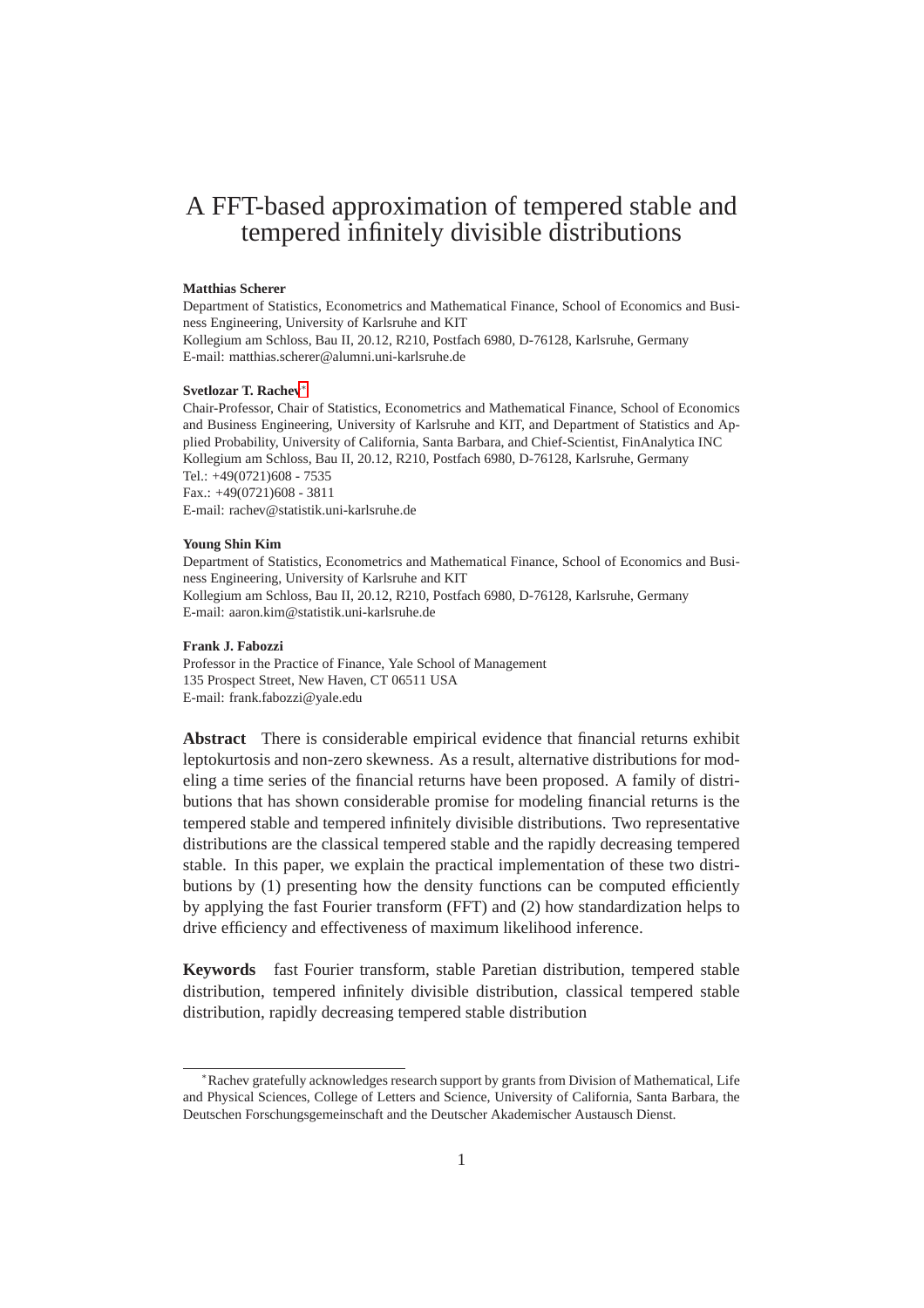# A FFT-based approximation of tempered stable and tempered infinitely divisible distributions

# **1 Introduction**

Portfolio construction and risk management depend on the modeling of the financial time series of asset returns. Prior to the pathbreaking works of [Mandelbrot](#page-15-0) [\(1963](#page-15-0)) and [Fama \(1963](#page-14-0)), it was assumed that return distributions followed a normal distribution. Since the early 1960s, a considerable number of empirical studies have documented that the assumption that return distributions can be characterized by a normal distribution should be rejected.<sup>1</sup> The findings of these studies suggest that return distributions have heavier tails than the normal distribution (i.e., exhibit leptokurtosis) and have non-zero skewness (i.e., are asymmetric).

Given the overwhelming evidence rejecting the normal distribution, alternative distributions for dealing with the stylized facts observed for real-world financial returns were proposed. One such distribution proposed by both Mandelbrot and Fama is the stable Paretian distribution.<sup>2</sup> Despite being a significant improvement in modeling returns in comparison to the normal distribution, the stable Paretian distribution has two drawbacks: (1) it does not have a closed-form expression for the density function, leading to resource intensive applications and (2) the variance as well as higher moments are generally infinite. The first drawback has been overcome in recent years by using the fast Fourier transform (FFT) to provide an efficient density approximation for the stable Paretian distribution to reduce computational requirements as suggested by [Menn and Rachev](#page-15-1) [\(2006](#page-15-1)).

Rosiński (2007) proposed dealing with the second drawback—divergence of higher moments—by introducing the family of tempered stable distributions. As discussed in Kim *[et al.](#page-15-3)* [\(2009b\)](#page-15-3), the tempered stable (TS) and tempered infinitely divisible (TID) distributions also account for heavy tails and asymmetry in the empirical data. At the same time, they possess finite moments of all orders and even finite exponential moments within a certain range. The improved modeling quality by using these distributions compared to the normal distribution has been supported by empirical studies investigating financial returns. The theoretical aspects of these distributions have been extensively studied by Carr *[et al.](#page-14-1)* [\(2002](#page-14-1)), Rosiński (2007), Kim *[et al.](#page-15-4)* [\(2008b](#page-15-4)), [Bianchi](#page-14-2) *et al.* [\(2008](#page-14-2)).

From an implementation perspective, however, two key questions are still unanswered: (1) how to derive the density function of these distributions efficiently and (2) how to ensure the quality of the density approximation, especially for maximum likelihood estimation. In this paper, we address these two questions. First,

<sup>&</sup>lt;sup>1</sup>For a review of these studies, see [Rachev](#page-15-5) *et al.* [\(2005](#page-15-5)).

<sup>&</sup>lt;sup>2</sup>See [Rachev and Mittnik \(2000](#page-15-6)).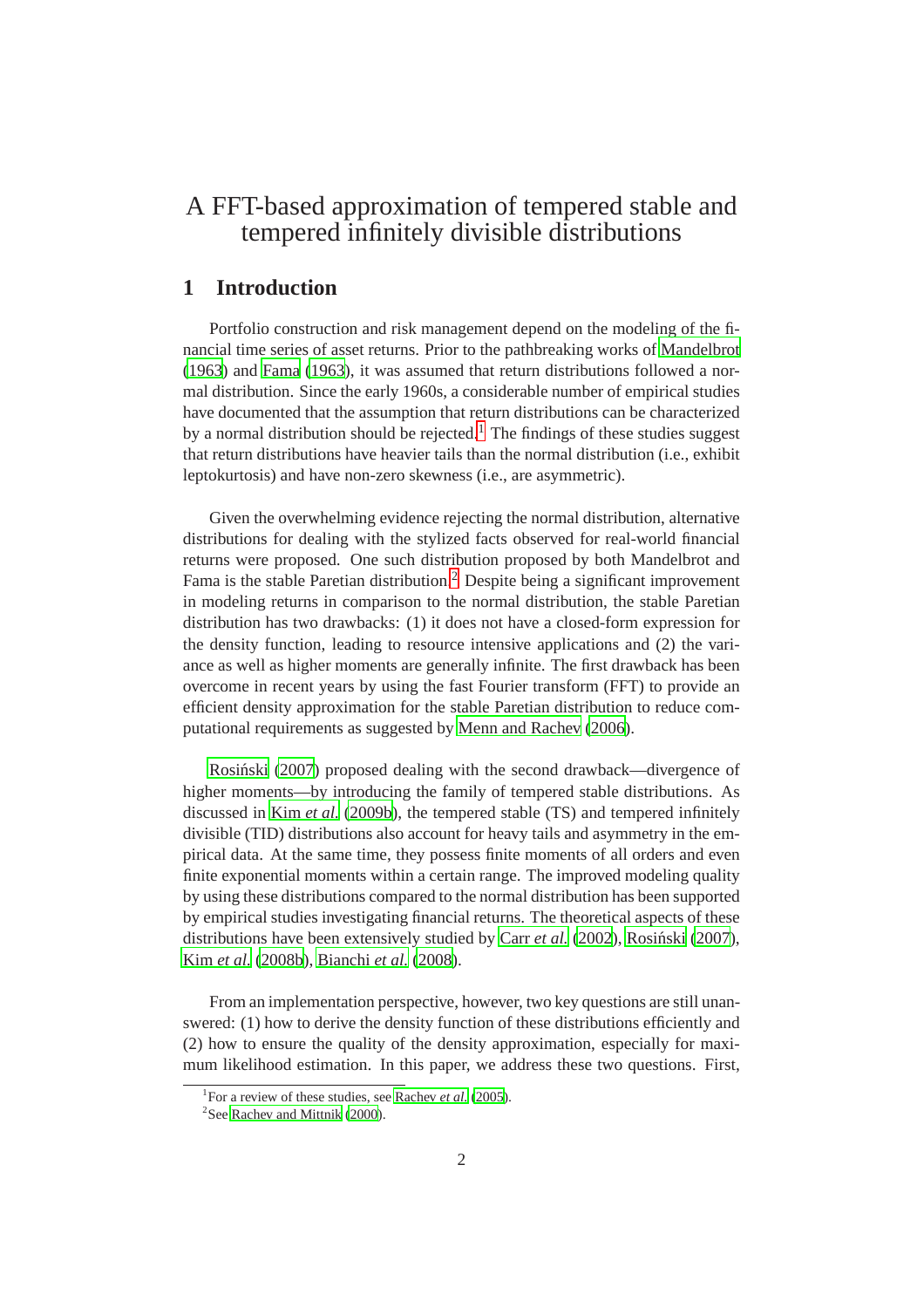we present a FFT-based approximation of the probability density and cumulative distribution function as well as the value-at-risk and average value-at-risk of TS and TID random variables. Second, we show how the FFT approach can be improved by standardizing the random variable. This standardization technique is exemplified by the classical tempered stable and the rapidly decreasing tempered stable distribution.

# **2 Using FFT in the context of TS and TID distributions**

A common drawback the TS and TID distributions share with the stable Paretian distributions is that in general there is no closed-form expression for their density function. The probability law for these distributions is described by the Fourier transform of their density function which is called the characteristic function and denoted by  $\phi$ . The general idea for an efficient algorithm computing the density function was suggested by [DuMouchel \(1975](#page-14-3)) for the stable Paretian distributions and thereafter used and refined in various studies. Based on this approach, we present here how the probability density function (PDF), the cumulative distribution function (CDF), and both the value-at-risk (VaR) and average value-at-risk (AVaR) can be computed efficiently using a FFT-based approximation method.

In our analysis, we assume the probability space  $(\mathbb{R}, \wp(\mathbb{R}), P)$ , where  $\wp(\mathbb{R})$ denotes the Borel set on  $\mathbb R$  and  $X : \mathbb R \to \mathbb R$  as a  $\mathbb R$ -measurable function for which  $P(X \leq x)$  is differentiable and invertible.

### **2.1 The probability density function**

The PDF  $f_X : \mathbb{R} \to [0, 1]$ ,  $f_X(x) = \frac{dP(X \le x)}{dx}$  of X can be computed from the characteristic function

$$
\phi_X(u) := \mathcal{E}[e^{iuX}].\tag{1}
$$

As an example, [Rachev and Mittnik](#page-15-6) [\(2000\)](#page-15-6) demonstrate, that for a stable Paretian random variable  $X \sim S_\alpha(\alpha, \beta, c, m)$  with  $\alpha \in (0, 2], \beta \in [-1, 1], c \in \mathbb{R}_{>0}$ ,  $m \in \mathbb{R}$ , and characteristic function

$$
\phi_X(u) = \left\{ \begin{array}{lcl} \exp \left\{ imu - c^{\alpha} \left| u \right|^{\alpha} \left[ 1 - i \beta \, \text{sign}(u) \, \text{tan}(\frac{\pi \alpha}{2}) \right] \right\} & : & \alpha \neq 1 \\ \exp \left\{ imu - c \left| u \right| \left[ 1 + i \beta \, \text{sign}(u) \frac{2}{\pi} \ln |u| \right] \right\} & : & \alpha = 1 \end{array} \right.
$$

the PDF is derived as follows

$$
f_X(x) = \frac{1}{2\pi} \int_{-\infty}^{\infty} e^{-iux} \cdot \phi_X(u) du.
$$
 (2)

It is common knowledge that the Fourier transform can be numerically approximated by its discrete version: the discrete Fourier transform (DFT). The DFT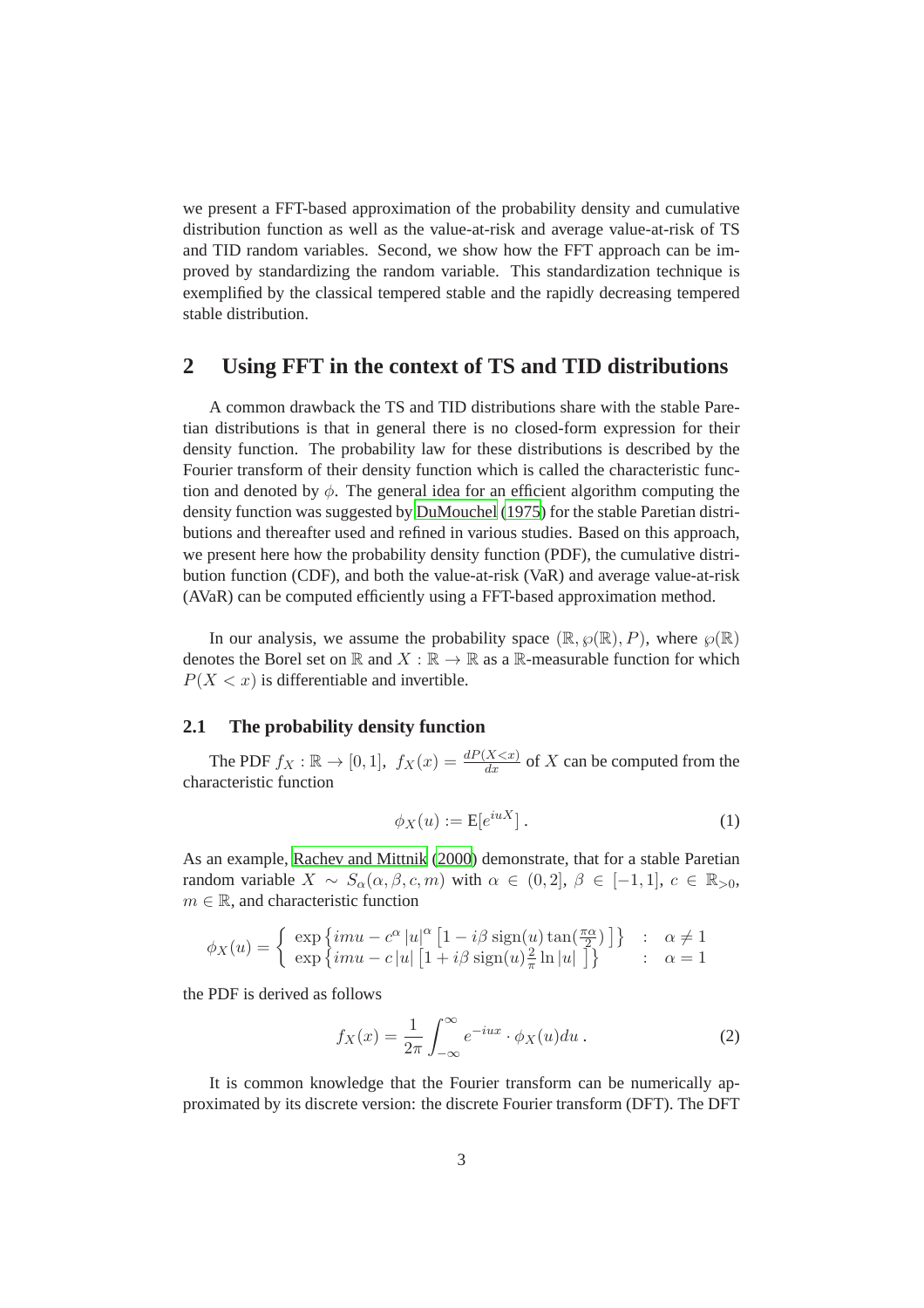is a specific mapping which assigns vector  $X = (x_1, \dots, x_N) \in \mathbb{R}^N$  to vector  $Y = (y_1, \dots, y_N) \in \mathbb{R}^N$  based on the equation

$$
x_j = \sum_{k=1}^{N} y_k \cdot e^{-i \frac{2\pi (j-1)(k-1)}{N}}, \, j = 1, \cdots, N \,.
$$
 (3)

The FFT is the generally acknowledged computationally efficient implementation of the DFT which exploits the periodicity of the unit roots. We denote the FFT mapping by  $X = FFT[Y]$  where  $X_j = FFT_j[Y]$ . Furthermore  $(y_k)_{k=1,\dots,N}$ defines the vector Y by components. Given  $a \in \mathbb{R}_{>0}$ ,  $q \in \mathbb{N}_{>0}$ , and the following set of definitions for all  $j, k \in \{1, \dots, N = 2^q\}$ 

$$
u_k := -a + \frac{2a}{N}(k-1)
$$
  
\n
$$
u_k^* := \frac{u_{k+1} + u_k}{2}
$$
  
\n
$$
x_j := -\frac{N\pi}{2a} + \frac{\pi}{a}(j-1)
$$
  
\n
$$
C_j := \frac{a}{N\pi}(-1)^{j-1} \cdot e^{i\frac{\pi(j-1)}{N}},
$$
\n(4)

as well as the characteristic function  $\phi(u)$  of a standardized random variable X, [Menn and Rachev \(2006](#page-15-1)) proved that by applying FFT the PDF can be approximated at the points  $x_j$ 

$$
f^{MP}(x_j) = \frac{1}{2\pi} \int_{-\infty}^{\infty} e^{-iux_j} \cdot \phi(u) du
$$
  
\n
$$
\approx \frac{1}{2\pi} \int_{-a}^{a} e^{-iux_j} \cdot \phi(u) du
$$
  
\n
$$
\approx C_j \sum_{k=1}^{N} (-1)^{k-1} \cdot \phi(u_k^*) \cdot e^{-i\frac{2\pi (j-1)(k-1)}{N}}
$$
  
\n
$$
= C_j \cdot FFT_j \left[ \left( (-1)^{k-1} \cdot \phi(u_k^*) \right)_{k=1,\dots,N} \right]
$$

This formulation for  $f^{MP}(x_j)$  makes use of the mid-points  $u_k^*$  (mid-point rule for integral approximation). In order to minimize approximation errors, [Menn and Rachev \(2006](#page-15-1)) resort to the Simpson rule which implies

$$
f(x_j) \approx \frac{2}{3} \cdot f^{MP}(x_j) + \frac{1}{3} \cdot f^{LP}(x_j) , \qquad (5)
$$

.

The expression  $f^{LP}(x_j)$  can be derived in the same manner as  $f^{MP}(x_j)$  using the left-point rule

$$
f^{LP}(x_j) = \frac{1}{2\pi} \int_{-\infty}^{\infty} e^{-iux_j} \cdot \phi(u) du
$$

$$
\approx \sum_{k=1}^{N} e^{-iu_k x_j} \cdot \phi(u_k) \cdot \frac{2a}{N}.
$$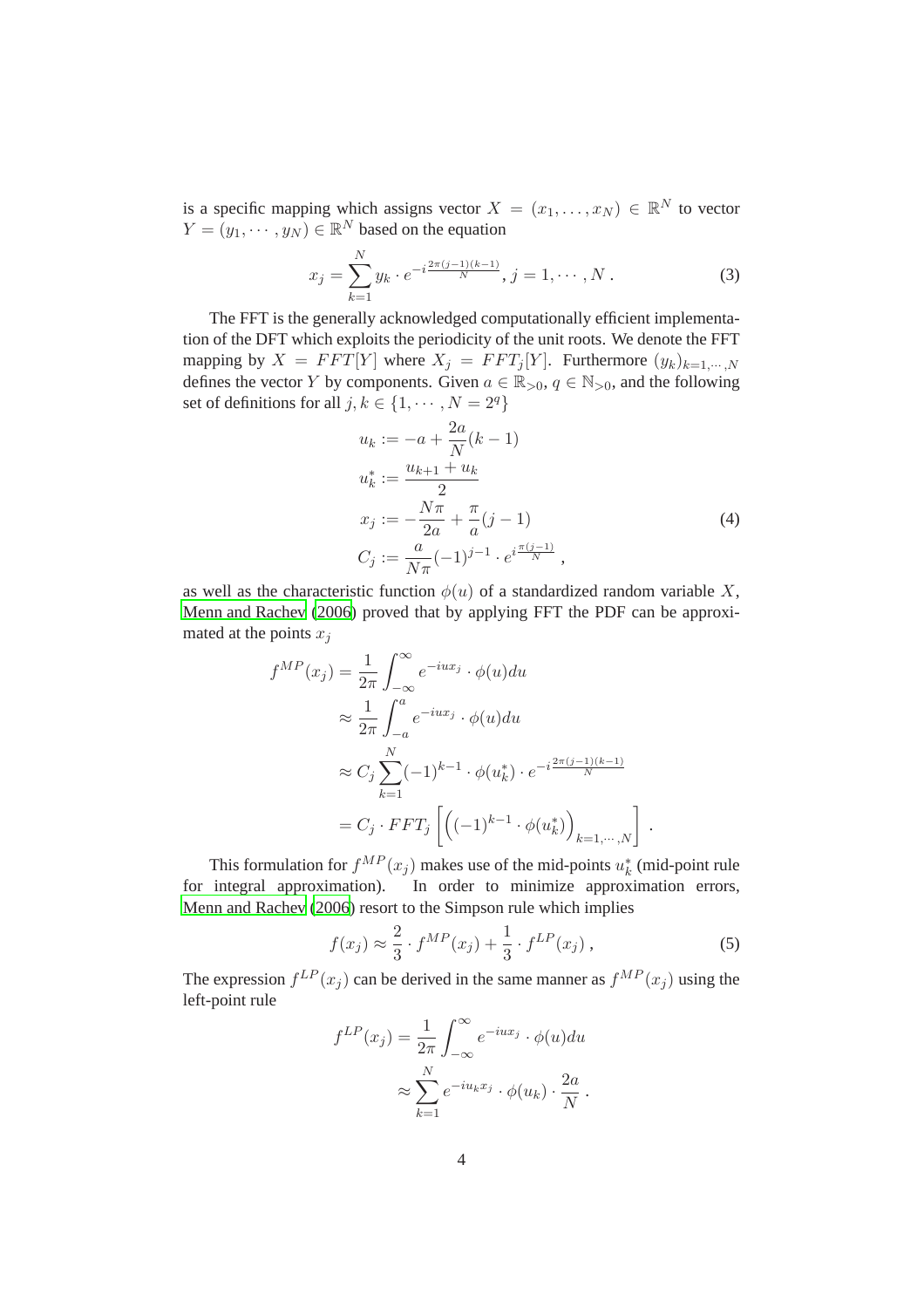The equation  $u_k \cdot x_j = \frac{N\pi}{2} - \pi(j-1) - \pi(k-1) + \frac{2\pi}{N}(k-1)(j-1)$  then yields

$$
f^{LP}(x_j) \approx D_j \sum_{k=1}^{N} (-1)^{k-1} \cdot \phi(u_k) \cdot e^{-i \frac{2\pi (j-1)(k-1)}{N}}
$$
(6)  
=  $D_j \cdot FFT_j \left[ \left( (-1)^{k-1} \cdot \phi(u_k) \right)_{k=1,\dots,N} \right],$ 

where  $D_j := \frac{a}{N\pi}(-1)^{j-1}$ .

Note that analyzing random variables with zero-mean and unit variance is sufficient if the parameter effects of the standardization are known. Then the method presented is applicable to any random variable from the given distributional family by means of standardization and rescaling. Furthermore this approximation technique works independently of the specific characteristic function, and that is why it can be directly applied to the case of TS and TID distributions. Note that the PDF at arbitrary points  $x \in \mathbb{R}$  can be computed by any of the standard interpolation algorithms—preferably a cubic interpolation such as piecewise cubic Hermite interpolation.<sup>3</sup>

### **2.2 The cumulative distribution function**

We know from Kim *[et al.](#page-15-7)* [\(2009a\)](#page-15-7) that the CDF  $F_X : \mathbb{R} \to [0, 1]$ ,  $F_X(x) =$  $P(X < x)$  of a TS or TID distributed random variable X can be calculated by

$$
F_X(x) = \frac{e^{x\rho}}{\pi} \cdot \Re \left\{ \int_0^\infty e^{-ixu} \frac{\phi_X(u + i\rho)}{\rho - ui} du \right\},\tag{7}
$$

where  $\rho > 0$  and  $\phi_X(u)$  is the characteristic function of X with  $|\phi_X(v)| < \infty$ , for all complex numbers with  $\Im(v) = \rho$ . For simplicity, let us define

<span id="page-4-0"></span>
$$
g(u) := \frac{\phi_X(u + i\rho)}{\rho - ui}.
$$
 (8)

Following [Menn and Rachev \(2006\)](#page-15-1) we can approximate the integral using the mid-point rule for the DFT. Given  $a \in \mathbb{R}_{>0}$ ,  $q \in \mathbb{N}_{>0}$ ,  $N = 2<sup>q</sup>$ , and the definitions for all  $j, k \in \{1, \cdots, N\}$ 

$$
u_k := \frac{2a}{N} (k - 1)
$$
  
\n
$$
u_k^* := \frac{u_k + u_{k+1}}{2} = \frac{a}{N} (2k - 1)
$$
  
\n
$$
x_j := -\frac{N\pi}{2a} + \frac{\pi}{a} (j - 1)
$$
\n(9)

<sup>&</sup>lt;sup>3</sup>See [Fritsch and Carlson](#page-14-4) [\(1980\)](#page-14-4).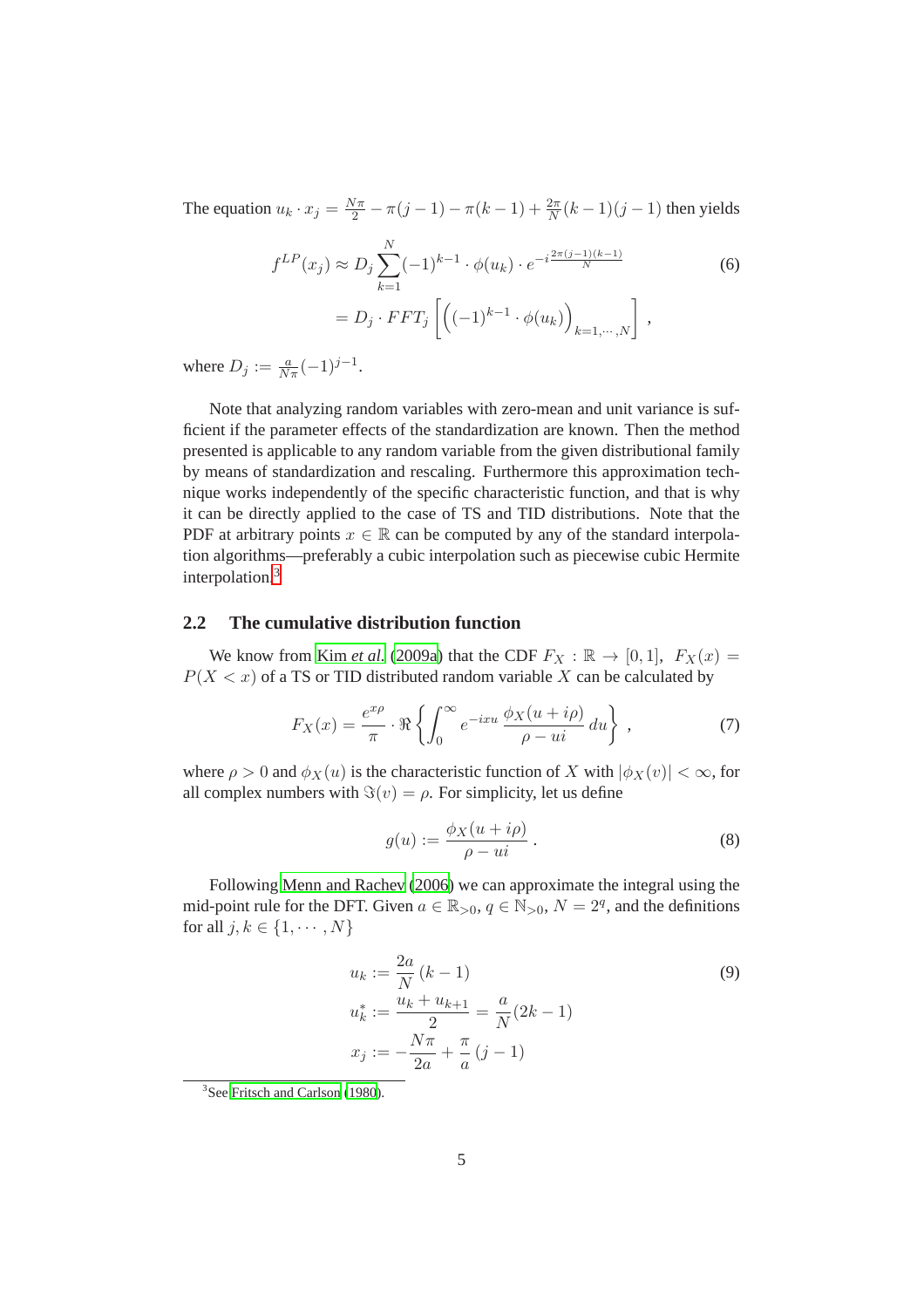it holds that

$$
\int_0^\infty e^{-ix_j u} \cdot \frac{\phi_X(u+i\rho)}{\rho - ui} du \approx \int_0^a e^{-ix_j u} \cdot \frac{\phi_X(u+i\rho)}{\rho - ui} du
$$

$$
\approx \sum_{k=1}^N e^{-ix_j u_k^*} \cdot g(u_k^*) \cdot \frac{2a}{N}.
$$

With the equations  $x_j \cdot u_k^* = -\pi \frac{2k-1}{2} + \frac{2\pi}{N}$ N  $\frac{2k-1}{k}$  $\frac{2^{i-1}}{2}(j-1)$  and  $\frac{2k-1}{2}\cdot(j-1) =$  $(k-1+\frac{1}{2}) \cdot (j-1) = (k-1)(j-1) + \frac{1}{2}(j-1)$  it follows that

$$
\sum_{k=1}^{N} e^{-ix_j u_k^*} \cdot g(u_k^*) \cdot \frac{2a}{N} = \frac{2a}{N} \sum_{k=1}^{N} e^{-i\left[-\pi \frac{2k-1}{2} + \frac{2\pi}{N} \frac{2k-1}{2} (j-1)\right]} \cdot g(u_k^*)
$$
  

$$
= \frac{2a}{N} \sum_{k=1}^{N} e^{i\pi \frac{2k-1}{2}} \cdot e^{-i\frac{2\pi}{N} \left[ (k-1)(j-1) + \frac{1}{2} (j-1) \right]} \cdot g(u_k^*)
$$
  

$$
= \frac{2a}{N} \sum_{k=1}^{N} e^{i\pi \frac{2k-1}{2}} \cdot e^{-i\frac{\pi}{N} (j-1)} \cdot g(u_k^*) \cdot e^{-i\frac{2\pi}{N} (k-1)(j-1)}
$$
  

$$
= \frac{2a}{N} e^{-i\frac{\pi}{N} (j-1)} \cdot \sum_{k=1}^{N} e^{i\pi \frac{2k-1}{2}} \cdot g(u_k^*) \cdot e^{-i\frac{2\pi}{N} (k-1)(j-1)}
$$

Hence

$$
F_X(x_j) \approx F_X^{MP}(x_j)
$$
\n
$$
= \frac{e^{x_j \rho}}{\pi} \cdot \Re \left\{ \frac{2a}{N} e^{-i \frac{\pi}{N} (j-1)} \cdot FFT_j \left[ \left( (-1)^{k-1} \cdot i \cdot g(u_k^*) \right)_{k=1,\dots,N} \right] \right\}.
$$
\n(10)

The Simpson rule cannot be applied for the CDF approximation in the same manner as it was presented for the PDF. This is due to the fact that the integrand function in equation [\(7\)](#page-4-0) is not symmetric which implies that three terms: mid-point, left-point, and right-point have to be calculated. This is, however, less efficient and therefore we suggest the use of the mid-point rule only.

### **2.3 The Value-at-Risk and Average Value-at-Risk**

The VaR at confidence level  $\delta \in [0,1]$  for a return modeled by a TS or TID random variable  $X$  is given by

<span id="page-5-0"></span>
$$
VaR_{\delta}[X] = F_X^{-1}(\delta) \,, \tag{11}
$$

where  $F_X^{-1} : [0,1] \to \mathbb{R}$  is the inverse CDF. From [\(7\)](#page-4-0) the TS and TID CDF can be calculated and by [\(10\)](#page-5-0) an efficient numerical procedure is given. Hence the  $VaR_{\delta}[X]$  can also be computed efficiently.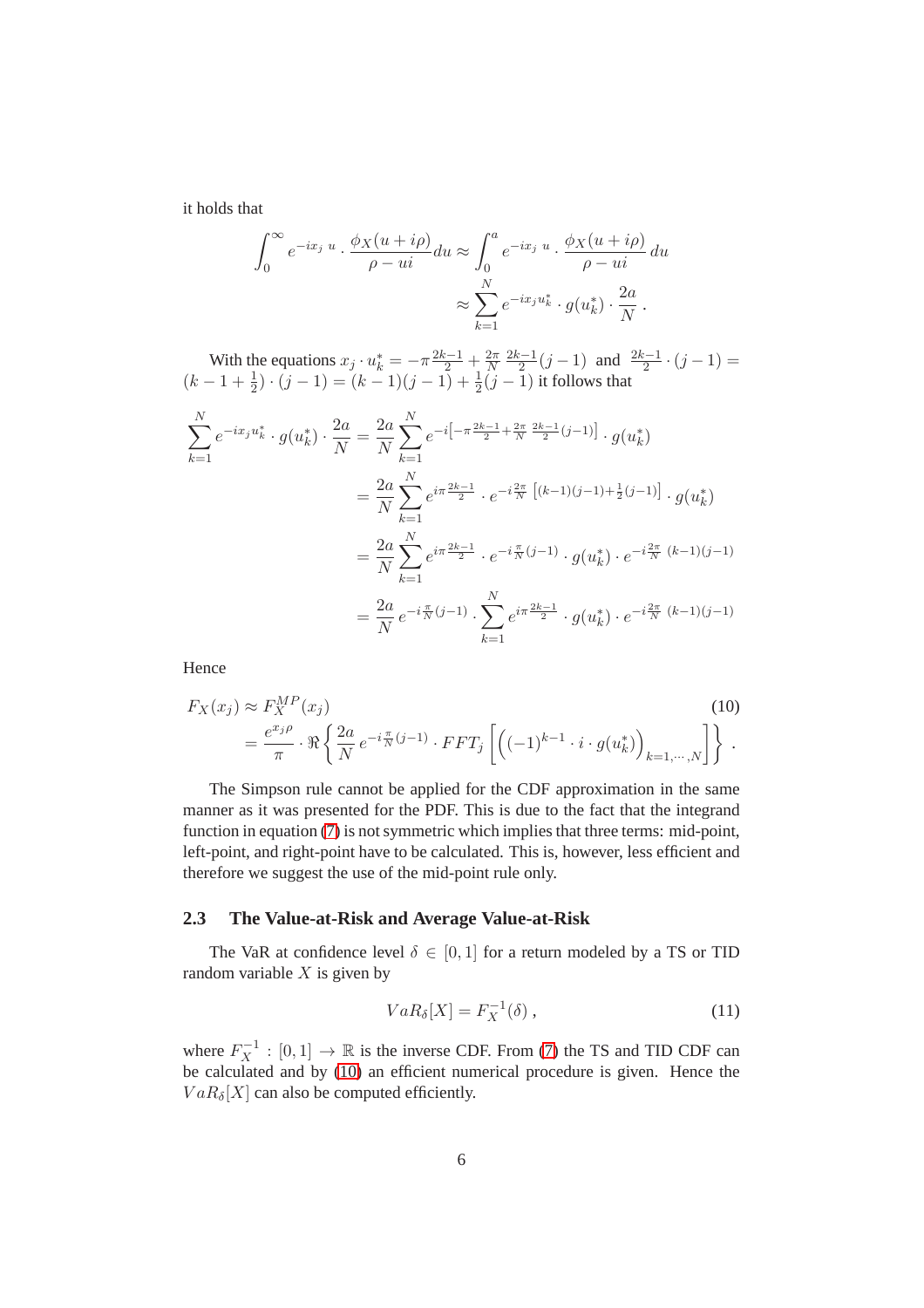The formula for AVaR at confidence level  $\delta \in [0,1]$  is given by Kim *[et al.](#page-15-7)* [\(2009a](#page-15-7))

<span id="page-6-0"></span>
$$
AVaR_{\delta}[X] = VaR_{\delta}[X] - \frac{e^{VaR_{\delta}[X]\rho}}{\pi(1-\delta)}\Re\left\{\int_0^\infty e^{-iuVaR_{\delta}[X]}\frac{\phi_X(u+i\rho)}{(u+i\rho)^2}du\right\}.
$$
\n(12)

The  $VaR_{\delta}[X]$  is thereby derived as described above. In practical applications, the integral in [\(12\)](#page-6-0) is in most cases only evaluated for a restricted number of  $VaR_{\delta}[X]$ (e.g. corresponding to the confidence levels  $\delta = 0.9, 0.975, 0.99$ ). Therefore there is no efficiency gain in applying the FFT approximation. The numerical integration in [\(12\)](#page-6-0) can be dealt with using e.g. the standard trapezoid rule.

## **3 Standardizing TS and TID random variables**

Before we present the standardization techniques for TS and TID distributions, we briefly motivate the link between FFT and standardization. For the effectiveness and efficiency of the FFT method, the choice of the parameters  $N$  and  $\alpha$  is crucial. They both influence the sampling grid  $\{-a, -a + \frac{2a}{N}\}$  $\frac{2a}{N}, \cdots, a-\frac{2a}{N}$  $\frac{2a}{N}, a$  and the interpolation grid  $\{-\frac{N\pi}{2a}, -\frac{N\pi}{2a} + \frac{\pi}{a}\}$  $\frac{\pi}{a},\cdots,\frac{N\pi}{2a}-\frac{\pi}{a}$  $\frac{\pi}{a}, \frac{N\pi}{2a}$  $\frac{N\pi}{2a}$  significantly which determine the size of the approximation error. The latter can be split into

- 1. the sampling error  $\epsilon_1$  which includes the loss of information due to (a) the restricted length of the sampling interval and (b) the discretization
- 2. the interpolation error  $\epsilon_2$  which comprises (a) the approximation errors between grid points and (b) errors due to misspecifying the length of the interpolation interval.

Parameter a directly influences the size of the sampling interval  $[-a, a]$  and the interpolation distances  $\frac{\pi}{a}$ . Increasing a can hence reduce errors 1(a) and 2(a). On the other hand, the ratio  $\frac{a}{N}$  determines the sampling distance  $\frac{2a}{N}$  and the size of the interpolation interval  $\left[-\frac{N\pi}{2a}\right]$  $\frac{N\pi}{2a}, \frac{N\pi}{2a}$  $\frac{N\pi}{2a}$  which means that a low ratio decreases errors  $1(b)$  and  $2(b)$ . Given that the size of N is upper-bounded due to computational efficiency, the optimal choice of  $a$  and  $N$  is a trade-off between minimizing the errors 1(a) and 2(a) on the one hand and the errors 1(b) and 2(b) on the other hand.

The standardization simplifies parameter selection. To demonstrate this, we focus on computing the PDF  $f(0)$  of a classical tempered stable (CTS) random variable X

$$
f(0) = \frac{1}{2\pi} \int_{-\infty}^{\infty} e^{-i \cdot u \cdot 0} \cdot \phi(u) du = \frac{1}{2\pi} \int_{-\infty}^{\infty} \phi(u) du,
$$

which is up to a constant factor the integral over the characteristic function  $\phi(u)$ . The exact definition of a CTS random variable is provided later. We analyze three cases to highlight potential pitfalls in the FFT approximation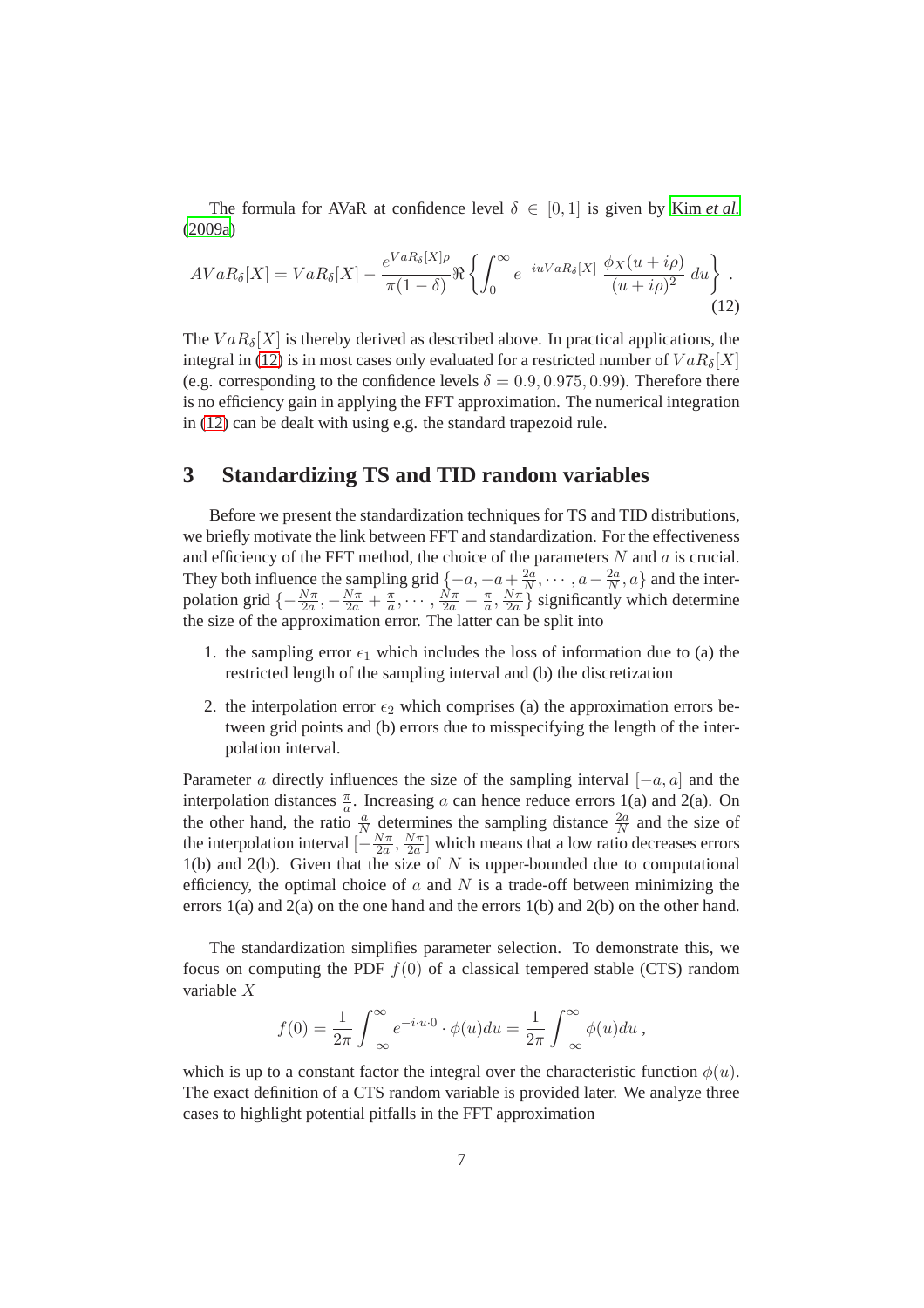<span id="page-7-0"></span>

Figure 1: Real part of the CTS characteristic functions: standard  $((\alpha, C, \lambda_+, \lambda_-, m) = (1.1, 0.0589, 0.1, 0.1, 0))$ , rescaled  $(c = 0.5)$ , and shifted  $(d = 1)$ 

- 1. Standard:  $X_1 \sim \text{CTS}(\alpha, C, \lambda_+, \lambda_-, m)$  with  $E[X_1] = 0$  and  $V[X_1] = 1$
- 2. Rescaled:  $X_2 \sim \text{CTS}(\alpha, c \cdot C, \lambda_+, \lambda_-, m)$  with  $c \in (0, 1)$
- 3. Shifted:  $X_3 \sim \text{CTS}(\alpha, C, \lambda_+, \lambda_-, m + d)$  with  $d \neq 0$

In order to avoid any confusion with value-at-risk, we denote the variance of a random variable X by  $V[X]$ .

Figure [1](#page-7-0) illustrates the real part of the corresponding characteristic functions. The different curves imply different optimal selection for the FFT parameters. For the rescaled CTS, the sampling interval  $[-a, a]$  must be widened to keep sampling error 1(a) low. Here we assume  $c < 1$  implying  $V[X_2] = c \cdot V[X_1] < 1$  because this is the relevant area of empirical return variances. The shifted CTS suggests, however, that the interpolation interval  $\left[-\frac{N\pi}{2a}\right]$  $\frac{N\pi}{2a}, \frac{N\pi}{2a}$  $\frac{\sqrt{2\pi}}{2a}$  is relocated by d or sufficiently increased in order to keep the interpolation error 2(b) small. The trade-off between errors (a) and (b) is hence intensified when looking at rescaled and shifted CTS distributions.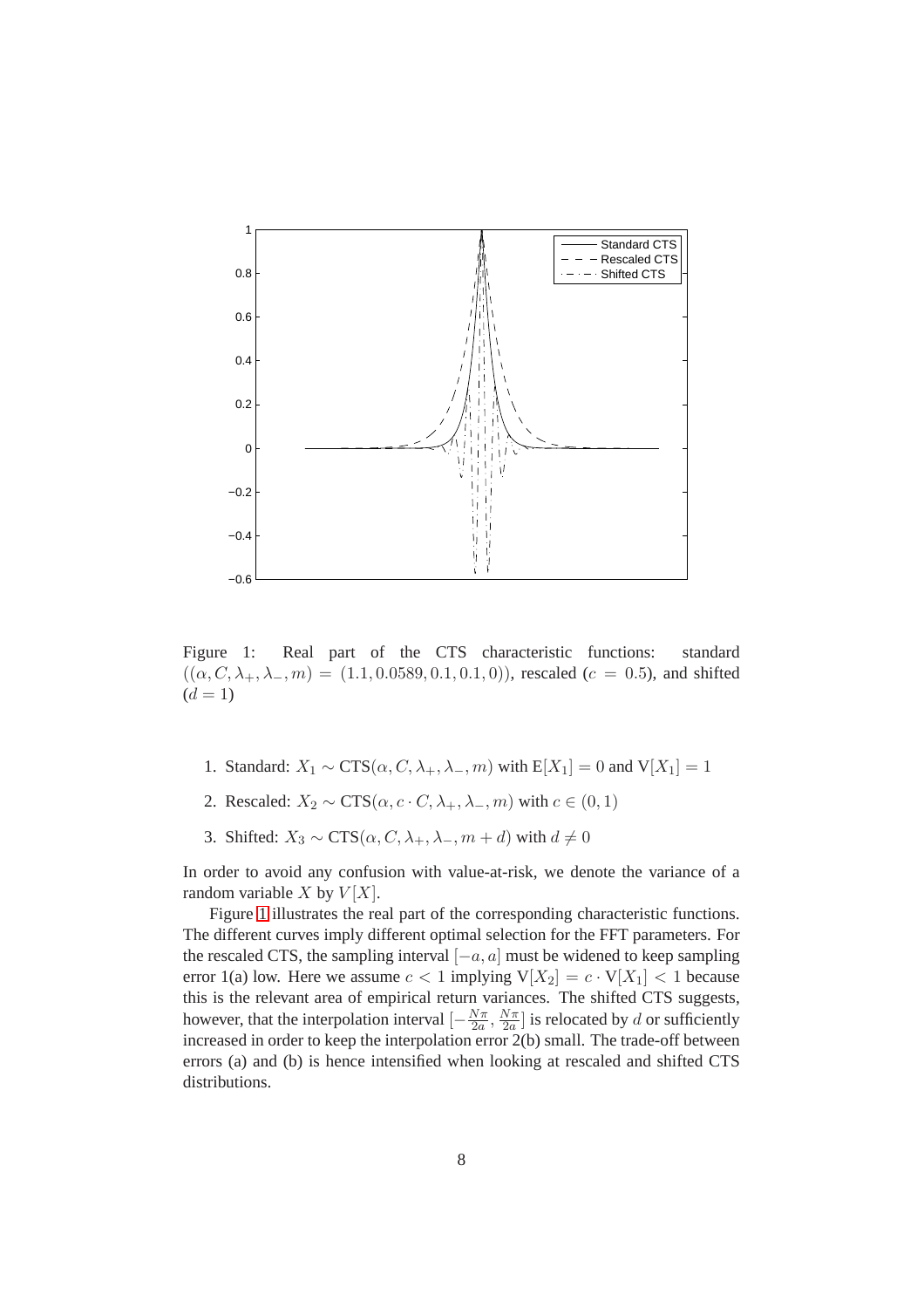In conclusion, the use of standard CTS for the FFT eliminates the influence of the parameters  $C$ , and  $m$  on the choice of  $N$  and  $a$  and thereby helps practitioners to ensure the approximation quality of the PDF. The problem for general CTS distributions can be always reduced to the standard case by commonly known statistical means. This procedure is especially relevant in an inference setting, where the distributional parameters are a priori unknown. It is nevertheless important to mention that there is still a dependence between  $\alpha$ ,  $\lambda_+$ , and  $\lambda_-$  and the FFT parameters  $N$  and  $a$ .

## **3.1 Classical tempered stable distribution**

Rosiński [\(2007\)](#page-15-2) and Kim [et al.](#page-15-8) [\(2008a\)](#page-15-8) define the CTS distribution by the Lévy tupel  $(\gamma, \sigma^2, \nu)$  with

$$
\gamma = m - \int_{|x|>1} x\nu(dx)
$$
  
\n
$$
\sigma^2 = 0
$$
  
\n
$$
\nu(dx) = \left(C_+e^{-\lambda_+x}\mathbf{1}_{x>0} + C_-e^{-\lambda_-x}\mathbf{1}_{x<0}\right)\frac{dx}{|x|^{\alpha+1}}.
$$

where  $C_+, C_-, \lambda_+, \lambda_- \in \mathbb{R}_{>0}, \alpha \in (0, 2), m \in \mathbb{R}$ , and  $\mathbf{1}_A$  denotes the indicator function. Using the Lévy-Khintchine representation in [Sato](#page-15-9) [\(1999\)](#page-15-9) yields

$$
\phi(u; \alpha, C_+, C_-, \lambda_+, \lambda_-, m) = \exp\left\{ium - iu\Gamma(1-\alpha)(C_+\lambda_+^{\alpha-1} - C_-\lambda_-^{\alpha-1}) + C_+\Gamma(-\alpha)((\lambda_+ - iu)^{\alpha} - \lambda_+^{\alpha}) + C_-\Gamma(-\alpha)((\lambda_- + iu)^{\alpha} - \lambda_-^{\alpha})\right\}.
$$
\n(13)

The expected value and variance of a CTS random variable  $X \sim \text{CTS}(\alpha, C_+, C_-, \lambda_+, \lambda_-, m)$  are given by

$$
E[X] = m \tag{14}
$$

$$
V[X] = \Gamma(2 - \alpha)(C_{+} \lambda_{+}^{\alpha - 2} + C_{-} \lambda_{-}^{\alpha - 2}).
$$
\n(15)

As discussed earlier, it is crucial to understand how  $X$  can be standardized in order to use the FFT efficiently. For our purpose, we consider the simplified CTS distribution with  $C = C_+ = C_-$ . Then we need to answer the question how Z defined by

<span id="page-8-0"></span>
$$
Z := \frac{X - \mathbb{E}[X]}{\sqrt{\mathbb{V}[X]}}\tag{16}
$$

is distributed if  $X \sim \text{CTS}(\alpha, C, \lambda_+, \lambda_-, m)$ . Let us assume Z is standard CTS distributed  $Z \sim \text{stdCTS}(\alpha, \tilde{\lambda}_+, \tilde{\lambda}_-)^{4}$  Then the question reduces to whether or

<sup>4</sup> See Kim *[et al.](#page-15-8)* [\(2008a](#page-15-8)) for definition of the stdCTS.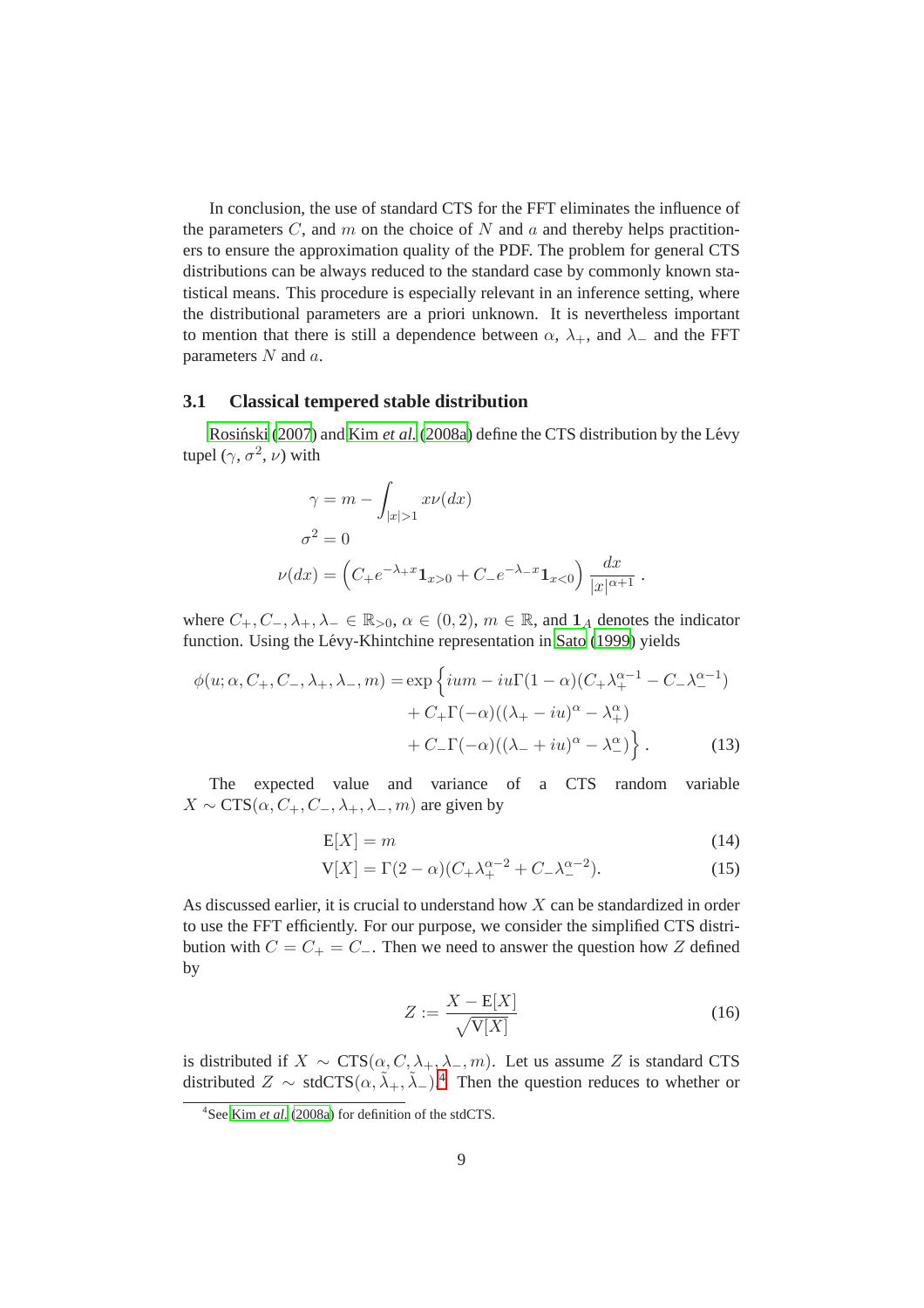not there exists a combination of  $\tilde{\lambda}_+$  and  $\tilde{\lambda}_-$  such that equation [\(16\)](#page-8-0) is true. The answer is given by the following proposition, which also defines suitable stdCTS parameters.

<span id="page-9-0"></span>**Proposition 1.** *Let* X *be CTS distributed with*  $X \sim CTS(\alpha, C, \lambda_+, \lambda_-, m)$ *, then the standardized random variable*

$$
Z:=\frac{X-E[X]}{\sqrt{V[X]}}
$$

*follows the distributional law*

$$
Z \sim stdCTS(\alpha, \tilde{\lambda}_{+}, \tilde{\lambda}_{-}), \qquad (17)
$$

where the standard deviation of  $X$  is  $\sigma:=\sqrt{V[X]}$ ,  $\tilde\lambda_+:=\lambda_+\cdot\sigma$  and  $\tilde\lambda_-:=\lambda_-\cdot\sigma.$ *The PDFs of* X *and* Z *are linked by*

$$
f_X(x) = \frac{1}{\sigma} f_Z\left(\frac{x-m}{\sigma}\right) \,. \tag{18}
$$

*Proof.* The distribution of a CTS random variable X can be written as

$$
P(X < x) = \int_{-\infty}^{x} f_X(t) \, dt \, .
$$

By standardizing and substituting  $s = \frac{t-m}{\sigma}$  we obtain

$$
P(X < x) = P\left(\frac{X-m}{\sigma} < \frac{x-m}{\sigma}\right) = P\left(Z < \frac{x-m}{\sigma}\right)
$$
\n
$$
= \int_{-\infty}^{\frac{x-m}{\sigma}} f_Z(s)ds = \int_{-\infty}^x f_Z\left(\frac{t-m}{\sigma}\right) \cdot \frac{1}{\sigma} \cdot dt \,.
$$

Consequently, a random variable  $Z$  is the standardization of  $X$  if and only if its PDF satisfies

$$
f_Z\left(\frac{x-m}{\sigma}\right) = \sigma \cdot f_X(x) .
$$

Let  $\phi_Z(u)$  be the characteristic and  $f_Z(z)$  the corresponding density function of the random variable  $Z \sim \text{stdCTS}(\alpha, \tilde{\lambda}_+, \tilde{\lambda}_-)$ . Using the definition of  $\phi(u)$  we can write

$$
f_Z(z) = \frac{1}{2\pi} \int_{-\infty}^{\infty} e^{-i \cdot u \cdot z} \cdot \phi_Z(u) du.
$$

Then  $Z = \frac{X-m}{\sigma}$  $\frac{-m}{\sigma}$  yields

$$
f_Z\left(\frac{x-m}{\sigma}\right) = \frac{1}{2\pi} \int_{-\infty}^{\infty} e^{-i \cdot u \cdot \frac{x-m}{\sigma}} \cdot \phi_Z(u) du.
$$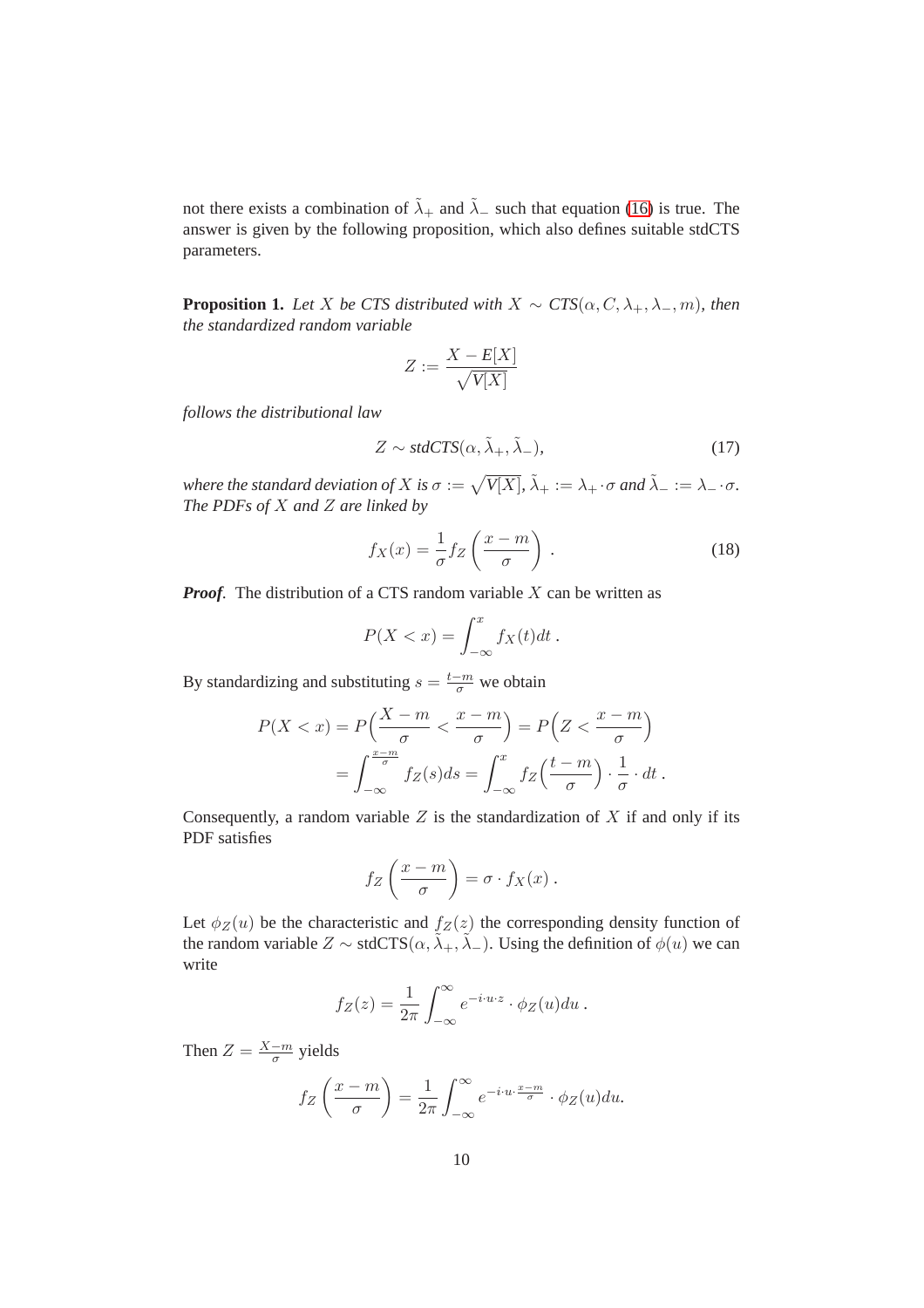By substituting  $u = s \cdot \sigma$  and  $\frac{du}{ds} = \sigma$  we obtain

$$
f_Z\left(\frac{x-m}{\sigma}\right) = \frac{1}{2\pi} \int_{-\infty}^{\infty} e^{-isx+ism} \cdot \phi_Z(s \cdot \sigma) \sigma ds. \tag{19}
$$

Since we know that  $Z \sim \text{stdCTS}(\alpha, \tilde{\lambda}_+, \tilde{\lambda}_-)$  we can write

$$
\phi_Z(s \cdot \sigma) = \exp\left\{ i s \sigma \tilde{C} \Gamma(1-\alpha) \left( \tilde{\lambda}_+^{\alpha-1} - \tilde{\lambda}_-^{\alpha-1} \right) \right\}
$$
\n
$$
+ \tilde{C} \Gamma(-\alpha) \left[ \left( \tilde{\lambda}_+ - i s \sigma \right)^\alpha - \tilde{\lambda}_+^\alpha + \left( \tilde{\lambda}_- + s \sigma \right)^\alpha - \tilde{\lambda}_-^\alpha \right] \right\}
$$
\n
$$
= \exp\left\{ i s \sigma^\alpha \tilde{C} \Gamma(1-\alpha) \left( \lambda_+^{\alpha-1} - \lambda_-^{\alpha-1} \right) \right.
$$
\n
$$
+ \sigma^\alpha \tilde{C} \Gamma(-\alpha) \left[ \left( \lambda_+ - i s \right)^\alpha - \lambda_+^\alpha + \left( \lambda_- + s \right)^\alpha - \lambda_-^\alpha \right] \right\}
$$
\n
$$
= \exp\left\{ i s C \Gamma(1-\alpha) \left( \lambda_+^{\alpha-1} - \lambda_-^{\alpha-1} \right) \right.
$$
\n
$$
+ C \Gamma(-\alpha) \left[ \left( \lambda_+ - i s \right)^\alpha - \lambda_+^\alpha + \left( \lambda_- + s \right)^\alpha - \lambda_-^\alpha \right] \right\}
$$
\n
$$
= e^{-i s m} \cdot \phi_X(s),
$$
\n(20)

where  $\phi_X(s)$  is the characteristic function of X. In the calculation above we made use of  $\sigma^{\alpha} \cdot \tilde{C} = C$ . This can be seen from the following equations

$$
\tilde{C} = \left[\Gamma(2-\alpha)\left(\tilde{\lambda}_+^{\alpha-2} + \tilde{\lambda}_-^{\alpha-2}\right)\right]^{-1}
$$
\n
$$
= \left[\Gamma(2-\alpha)\sigma^{\alpha-2}(\lambda_+^{\alpha-2} + \lambda_-^{\alpha-2})\right]^{-1}
$$
\nand\n
$$
\sigma^2 = C\Gamma(2-\alpha)\left(\lambda_+^{\alpha-2} + \lambda_-^{\alpha-2}\right)
$$
\n(22)

Combining [\(22\)](#page-10-0) and [\(21\)](#page-10-1) yields

$$
\sigma^{\alpha} \cdot \tilde{C} = \frac{\sigma^2}{\Gamma(2-\alpha)(\lambda_+^{\alpha-2} + \lambda_-^{\alpha-2})} = C
$$

In conclusion, we obtain

$$
f_Z\left(\frac{x-m}{\sigma}\right) = \sigma \cdot \frac{1}{2\pi} \int_{-\infty}^{\infty} e^{-isx} \cdot \phi_X(s) ds
$$

$$
= \sigma \cdot f_X(x),
$$

which proves that the standardization  $Z$  of  $X$  is stdCTS-distributed with parameters  $(\alpha, \tilde{\lambda_+}, \tilde{\lambda_-}).$ 

<span id="page-10-1"></span><span id="page-10-0"></span> $\Box$ 

## **3.2 Rapidly decreasing tempered stable distribution**

Similar results can be derived for the rapidly decreasing tempered stable distribution (RDTS). As a representative of the family of TID distributions introduced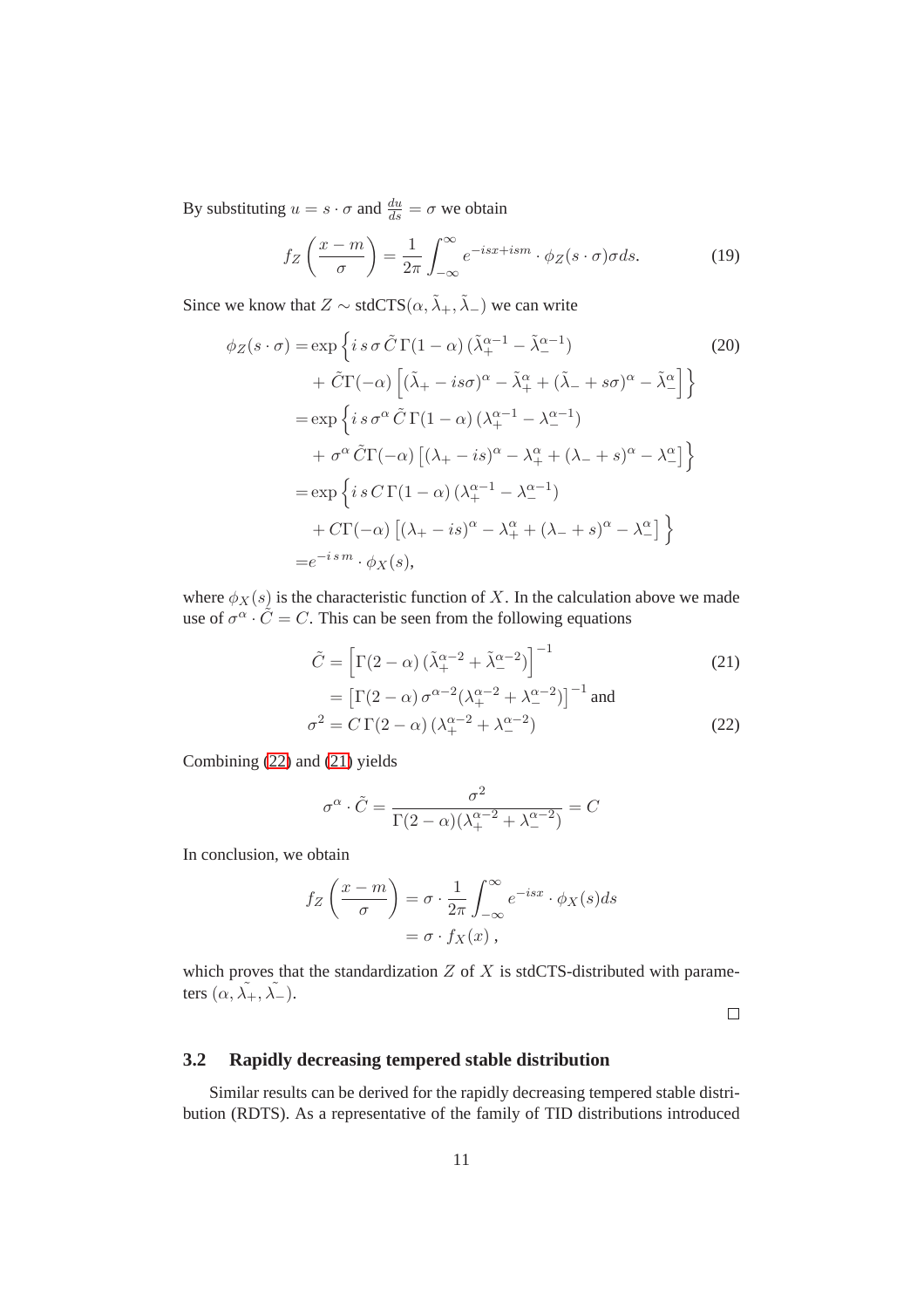in [Bianchi](#page-14-2) *et al.* [\(2008\)](#page-14-2), the RDTS is well-defined by the Lévy tupel  $(\gamma, \sigma^2, \nu(dx))$ with

<span id="page-11-1"></span>
$$
\gamma = m - \int_{|x|>1} x\nu(dx)
$$
  
\n
$$
\sigma^2 = 0
$$
  
\n
$$
\nu(dx) = \left( C_+ e^{-\lambda_+^2 \frac{x^2}{2}} \mathbf{1}_{x>0} + C_- e^{-\lambda_-^2 \frac{x^2}{2}} \mathbf{1}_{x<0} \right) \frac{dx}{|x|^{\alpha+1}},
$$
\n(23)

where  $C_+, C_-, \lambda_+, \lambda_- \in \mathbb{R}_{>0}, \alpha \in (0, 2)$ , and  $m \in \mathbb{R}$ . For our purpose we consider the simplified RDTS distribution with  $C = C_+ = C_-$ . Using the Lévy-Khintchine representation, the characteristic function of a RDTS random variable  $X \sim \text{RDTS}(\alpha, C, \lambda_+, \lambda_-, m)$  takes the form

<span id="page-11-0"></span>
$$
\phi(u) = \exp\left\{ium - iu \int_{|x|>1} x\nu(dx) + \int_{\mathbb{R}} \left(e^{iux} - 1 - iux\mathbf{1}_{|x|<1}\right) \nu(dx)\right\}
$$

$$
= \exp\left\{ium + \int_{\mathbb{R}} \left(e^{iux} - 1 - iux\right) \nu(dx)\right\}.
$$
(24)

In Kim *[et al.](#page-15-3)* [\(2009b](#page-15-3)) this result was reformulated using the confluent hypergeometric function  $M(a, b; z)$ 

$$
\phi(u; \alpha, C, \lambda_+, \lambda_-, m) = \exp\left\{ium + C \cdot [G(iu; \alpha, \lambda_+) + G(-iu; \alpha, \lambda_-)]\right\},\tag{25}
$$

where  $G(x; \alpha, \lambda)$  is defined as

$$
G(x; \alpha, \lambda) := 2^{-\frac{\alpha}{2}-1} \lambda^{\alpha} \Gamma\left(-\frac{\alpha}{2}\right) \left[M\left(-\frac{\alpha}{2}, \frac{1}{2}; \frac{x^2}{2\lambda^2}\right) - 1\right] +
$$
  
+ 
$$
2^{-\frac{\alpha}{2}-\frac{1}{2}} \lambda^{\alpha-1} x \Gamma\left(\frac{1-\alpha}{2}\right) \left[M\left(\frac{1-\alpha}{2}, \frac{3}{2}; \frac{x^2}{2\lambda^2}\right) - 1\right].
$$

The mean and variance of a RDTS distributed random variable  $X \sim \text{RDTS}(\alpha, C, \lambda_+, \lambda_-, m)$  are given by

$$
E[X] = m \tag{26}
$$

$$
V[X] = 2^{-\alpha/2} \Gamma\left(\frac{2-\alpha}{2}\right) C \left(\lambda_+^{\alpha-2} + \lambda_-^{\alpha-2}\right). \tag{27}
$$

The following proposition provides the corresponding result to Proposition [1](#page-9-0) for the RDTS distribution.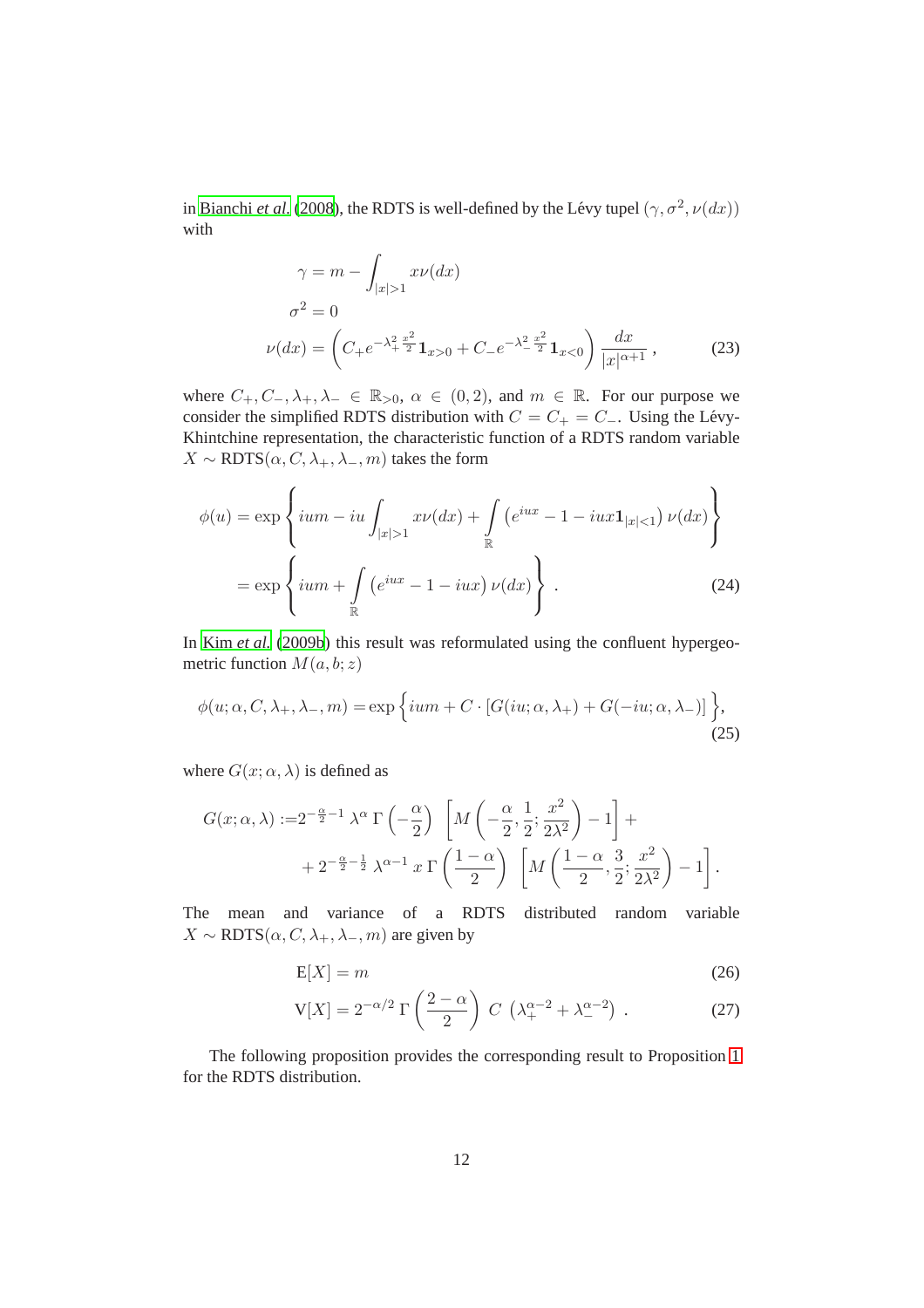**Proposition 2.** *Let* X *be RDTS distributed with*  $X \sim RDTS(\alpha, C, \lambda_+, \lambda_-, m)$ *, then the standardized random variable*

$$
Z:=\frac{X-E[X]}{\sqrt{V[X]}}
$$

*follows the distributional law*

$$
Z \sim stdRDTS(\alpha, \tilde{\lambda}_{+}, \tilde{\lambda}_{-}),
$$
\n(28)

where the standard deviation of  $X$  is  $\sigma:=\sqrt{V[X]}$ ,  $\tilde\lambda_+:=\lambda_+\cdot\sigma$  and  $\tilde\lambda_-:=\lambda_-\cdot\sigma.$ *The PDFs of* X *and* Z *are linked by*

$$
f_X(x) = \frac{1}{\sigma} f_Z\left(\frac{x-m}{\sigma}\right). \tag{29}
$$

*Proof.* The proposition can be proved in the same manner as Proposition [1.](#page-9-0) Hence it is left to show that the following equation holds

$$
\phi_Z(s \cdot \sigma) = e^{ism} \cdot \phi_X(s)
$$

Using the formulation of the characteristic function in [\(24\)](#page-11-0) we can write

$$
\phi_Z(s \cdot \sigma) = \exp\left\{ \int_{\mathbb{R}} \left( e^{is\sigma x} - 1 - is\sigma x \right) \nu(dx) \right\}.
$$

Then the definition of the RDTS Lévy measure  $\nu(dx)$  in [\(23\)](#page-11-1) and the substitution  $y = x \cdot \sigma$  yield

$$
\phi_Z(s \cdot \sigma) = \exp\left\{ \int_{\mathbb{R}} \left( e^{isy} - 1 - isy \right) \cdot \tilde{C} \cdot \left( e^{-\tilde{\lambda}_+^2 y^2 / 2\sigma^2} \mathbf{1}_{x>0} + e^{-\tilde{\lambda}_-^2 y^2 / 2\sigma^2} \mathbf{1}_{x<0} \right) \frac{dy}{\sigma \cdot |y|^{\alpha+1}} \cdot \sigma^{\alpha+1} \right\}.
$$

Using the defining expressions for  $\tilde{\lambda}_+$  and  $\tilde{\lambda}_-$  results in

$$
\phi_Z(s \cdot \sigma) = \exp \left\{ \int_{\mathbb{R}} \left( e^{isy} - 1 - isy \right) \cdot C \cdot \left( e^{-\lambda_+^2 y^2 / 2} \mathbf{1}_{x>0} + e^{-\lambda_-^2 y^2 / 2} \mathbf{1}_{x<0} \right) \frac{dy}{|y|^{\alpha+1}} \right\}
$$
  

$$
= \exp \left\{ -ism \right\} \cdot \exp \left\{ ism + \int_{\mathbb{R}} \left( e^{isy} - 1 - isy \right) \nu(dy) \right\}
$$
  

$$
= \exp \left\{ -ism \right\} \cdot \phi_X(s) .
$$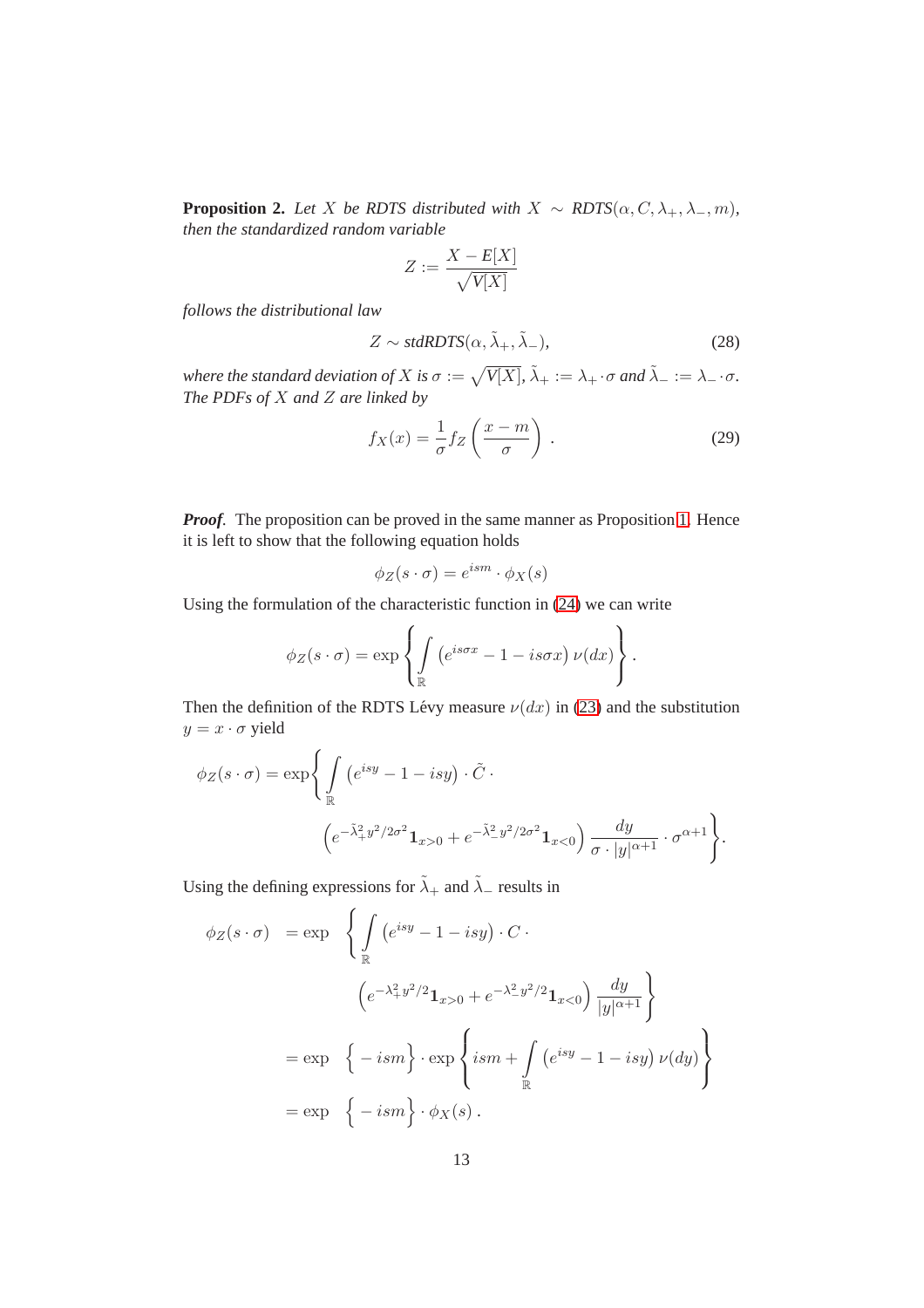Again the equation  $\tilde{C} \cdot \sigma^{\alpha} = C$  holds because

$$
\tilde{C} = \left[2^{-\alpha/2} \Gamma\left(\frac{2-\alpha}{2}\right) \left(\tilde{\lambda}_+^{\alpha-2} + \tilde{\lambda}_-^{\alpha-2}\right)\right]^{-1}
$$

$$
= \left[2^{-\alpha/2} \Gamma\left(\frac{2-\alpha}{2}\right) \sigma^{\alpha-2} \left(\lambda_+^{\alpha-2} + \lambda_-^{\alpha-2}\right)\right]^{-1} \text{ and }
$$

$$
\sigma^2 = 2^{-\alpha/2} \Gamma\left(\frac{2-\alpha}{2}\right) C \left(\lambda_+^{\alpha-2} + \lambda_-^{\alpha-2}\right) .
$$

 $\Box$ 

# **4 An empirical example**

For practical application of the FFT approach presented, the selection of the parameters q (and thereby N), a, and  $\rho$  is crucial because it determines the efficiency and the quality of the approximation. In the following, we focus on the CTS distribution and present possible parameter settings for the FFT-based approximation. In order to assess the quality of the FFT method, we calculate the approximation errors for the PDF and the CDF of a CTS random variable X

$$
\epsilon_f(a,q) = \sup_{x \in \mathbb{R}} \left\{ f_{a,q}^{FFT}(x) - f^{Num}(x) \right\} \tag{30}
$$

$$
\epsilon_F(a,q,\rho) = \sup_{x \in \mathbb{R}} \left\{ F_{a,q,\rho}^{FFT}(x) - F^{Num}(x) \right\},\tag{31}
$$

where  $f_{a,q}^{FFT}(x)$  denotes the PDF derived from our FFT method and  $f^{Num}(x)$ denotes the PDF computed by numerical integration. The terms  $F_{a,q,\rho}^{FFT}(x)$  and  $F^{Num}(x)$  are analogously defined for the CDF. These definitions were chosen for their practicability. Since the benchmark value is derived by numerical integration, there exists, however, an imprecision in the derived error values. Furthermore the error still depends slightly on the parameters of the CTS distribution. Therefore we provide upper bounds in our empirical results.

For the PDF, the parameters  $q = 15 (N = 32, 768)$  and  $a = 2,000$  yield errors  $\epsilon_f(a,q) < 10^{-7}$ , if the FFT is applied to the standardized distribution. A further analysis shows that the sampling error is in this case below  $10^{-10}$ . The sampling error can be determined by restricting the search space from R to a set of grid points  $x_j$  from the sampling grid. This way there is no interpolation necessary. These results show clearly that reducing the interpolation error could leverage the quality of the PDF approximation substantially.

Setting the parameters  $q = 17$  ( $N = 131,072$ ),  $a = 50$ , and  $\rho = 0.001$  for the CDF leads to approximation errors  $\epsilon_F(a,q,\rho) < 10^{-3}$ . Hence the computations for the CDF are not only less efficient, but also deliver lower quality when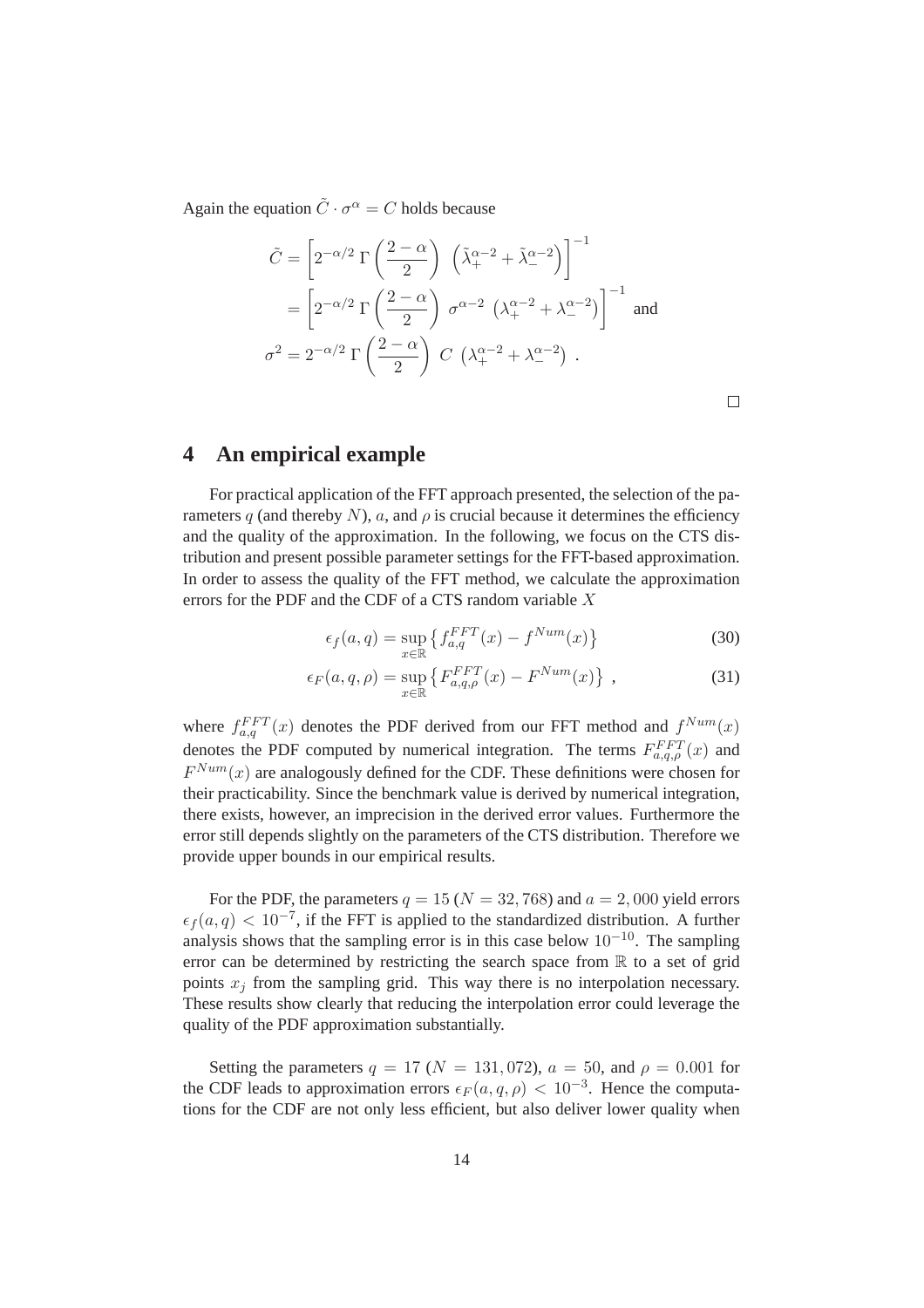compared to the PDF case. This is caused by the fact that the Laplace integral for the CDF converges slower than the Fourier integral for the PDF approximation. Therefore, the improvement of the CDF approximation should be a focus for further research on this topic. Since the VaR is directly computed from the inverse CDF, the approximation quality equals the CDF case. The quality and efficiency of the AVaR approximation based on the formula presented are, however, expected to be lower due to the additional integration step.

## **5 Conclusion**

In this paper we outlined an efficient approximation for the PDF, CDF, VaR and AVaR of TS and TID distributions. Based on knowledge of the characteristic function, the FFT method is used to compute the density and distribution functions. As [Menn and Rachev](#page-15-1) [\(2006\)](#page-15-1) argued for the stable Paretian case, this procedure is computationally efficient. We explained why standardization is important for the parameter choice of the FFT and show how the standardized CTS and RDTS can be used to derive PDF values for any parameterization. For practical implementation purposes, this means reducing the risk of misspecifying  $\alpha$  and  $N$  and thereby improving the effectiveness of the proposed FFT-based method. As an example, we present possible parameterizations to achieve reasonably good approximations for the PDF and CDF of the CTS distribution.

# **References**

- <span id="page-14-2"></span>Bianchi, M. L., Rachev, S. T., Kim, Y. S., Fabozzi, F. J. (2008) Tempered infinitely divisible distributions and processes. Technical report, Chair of Econometrics, Statistics and Mathematical Finance School of Economics and Business Engineering University of Karlsruhe (http://www.statistik.unikarlsruhe.de/download/TID20080729.pdf).
- <span id="page-14-1"></span>Carr, P., Geman, H., Madan, D. B., Yor, M. (2002) The fine structure of asset returns: An empirical investigation. Journal of Business, 75(2); 305–333.
- <span id="page-14-3"></span>DuMouchel, W. H. (1975) Stable distributions in statistical inference: 2. information from stably distributed samples. Journal of the American Statistical Association, 70(350); 386–393.
- <span id="page-14-0"></span>Fama, E. F. (1963) Mandelbrot and the stable Paretian hypothesis. Journal of Business, 36; 420–425.
- <span id="page-14-4"></span>Fritsch, F. N., Carlson, R. E. (1980) Monotone piecewise cubic interpolation. SIAM Journal on Numerical Analysis, 17(2); 238–246.